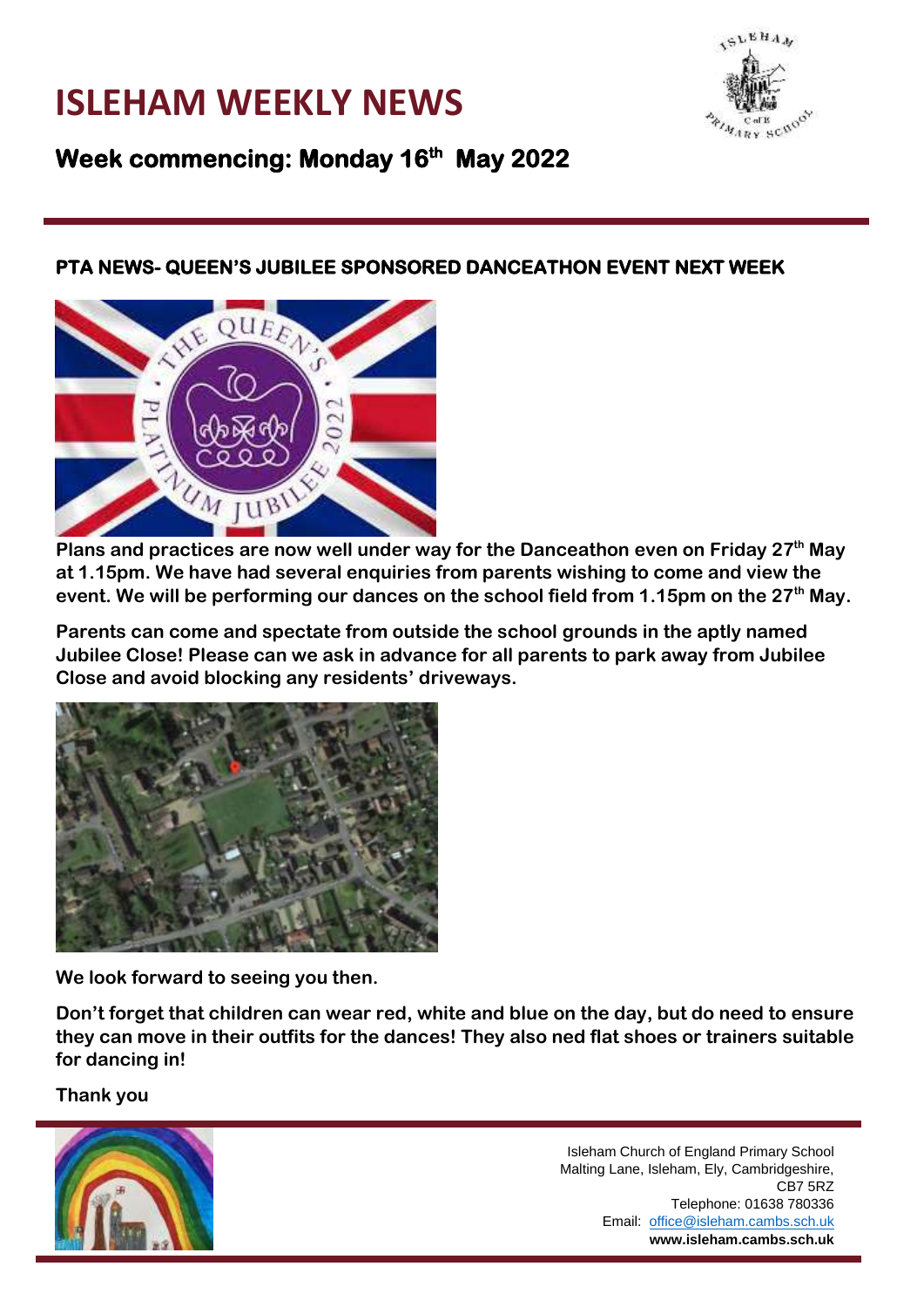#### **CENSUS DAY LUNCH THIS WEEK**



# **Ice Cream Factory**

Thursday 19th May

Roast Pork with Roast Potatoes, Fresh Seasonal Vegetables, Yorkshire Pudding and Gravy **or** Quorn Roast with Roast Potatoes, Fresh Seasonal Vegetables, Yorkshire Pudding and Gravy (V)

**Orange or Blackcurrant Squash** 

**Ice Cream served with Sauces** \* Fresh Fruit also available

## LUNCHTIME CO

**Please takes a school lunch if you can this Thursday- we have out popular Ice Cream Factory meal on offer for School Census Day.** 



Isleham Church of England Primary School Malting Lane, Isleham, Ely, Cambridgeshire, CB7 5RZ Telephone: 01638 780336 Email: office@isleham.cambs.sch.uk **www.isleham.cambs.sch.uk**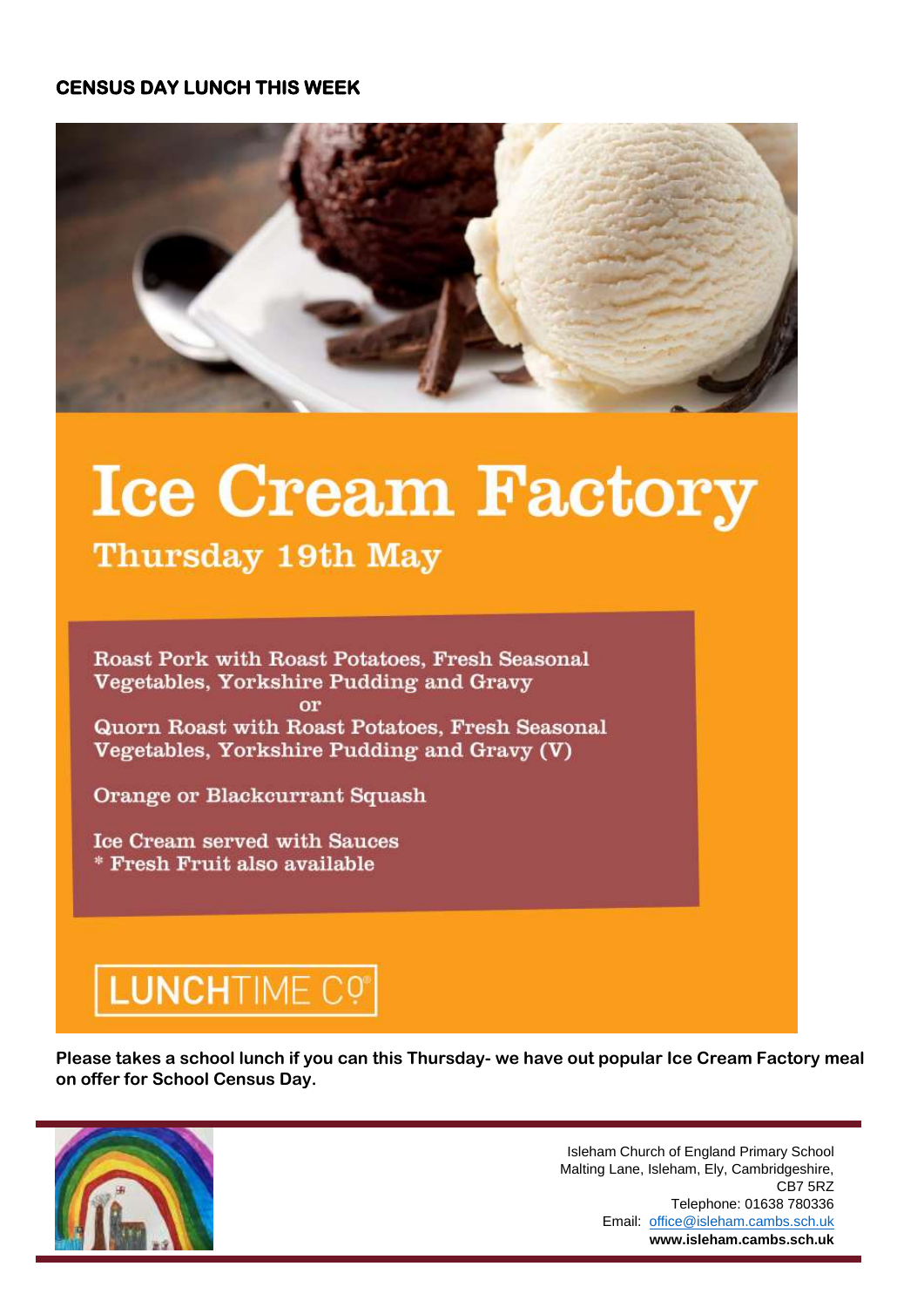#### **CLASS ASSEMBLIES**



#### **Well done Reception class for a super assembly last Friday**

**A reminder that parents of each class group are invited to class assemblies this term at the following times in the school hall… this week is the turn of the Year 1 class on Friday. Friday 20th May- Class assembly Year 1- 2.45pm Friday 27th May- Class assembly Year 2- 2.45pm Friday 10th June- Class assembly Year 5- 9.10am Friday 17th June- Class assembly- Year 6- 9.10am Friday 24th June- Class assembly- Year 4- 9.10am**

#### **ASSEMBLIES THIS WEEK**

**Our assemblies this week will be on the theme of 'Respect'. In our House Day on Thursday, we will be looking at the 6 core Christian values in our school which underpin all we do and learn:- Community, Compassion, Courage, Respect, Justice, Thankfulness**



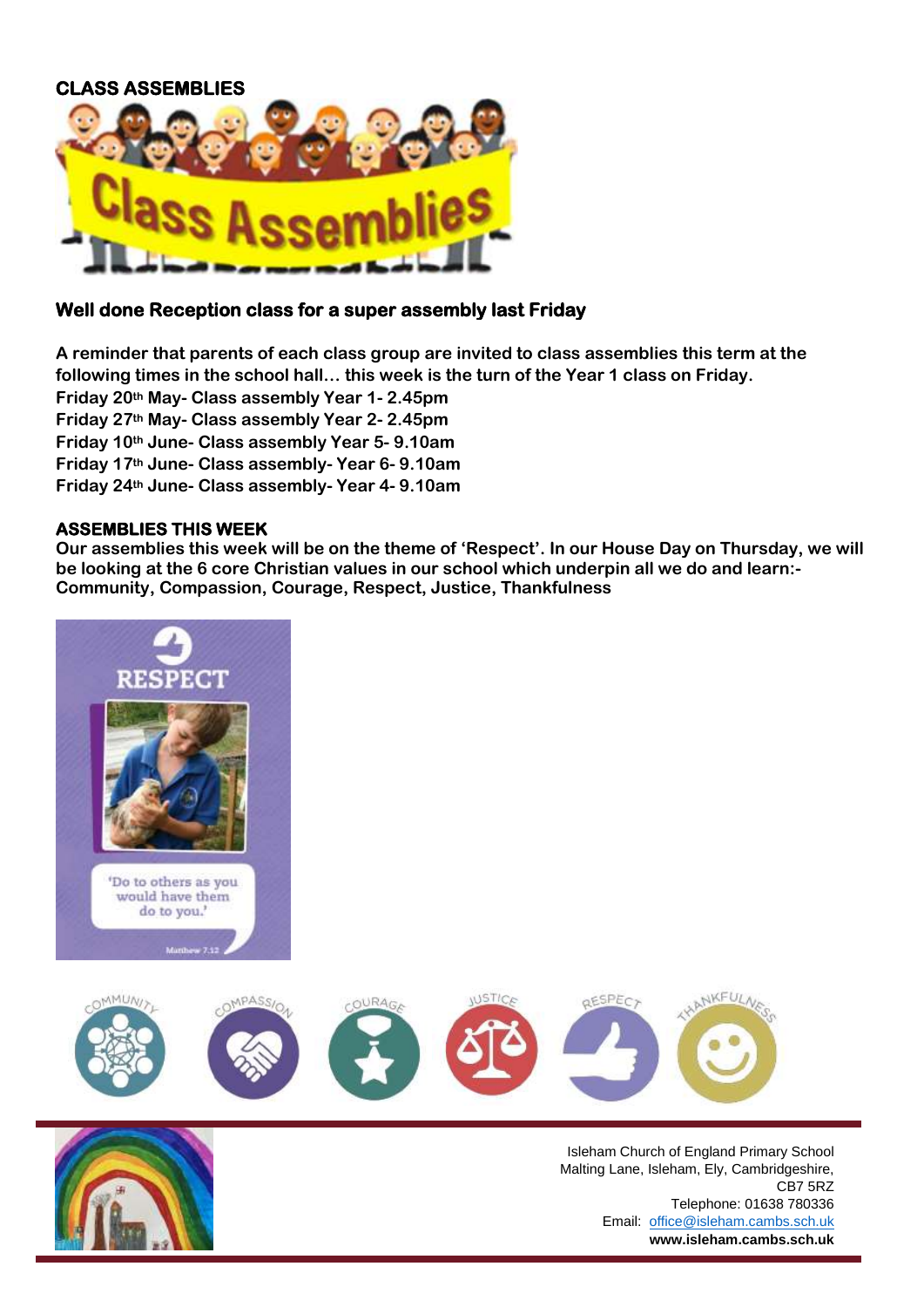#### **WALK TO SCHOOL WEEK**



**This week our Junior Travel Ambassadors are offering an incentive to all children to collect stickers and be part of one of their great prize draws for 'Walk to School' Week. Please park away from the school gate and walk from at least The Beeches (or your house if it is nearer!) for your sticker each day.**

#### **YEAR 5 NEWS**

**In Year 5, the children have been creating print artwork inspired by The Great Wave by Hokusai. Over the last two weeks, they have been practicing their printing skills and have begun designing a final piece of artwork focused on waves.**



#### **SWIMMING POOL OPENING FOR SUMMER 2022 SEASON**



**Our pool will open this week as soon as chlorine levels have settled.**